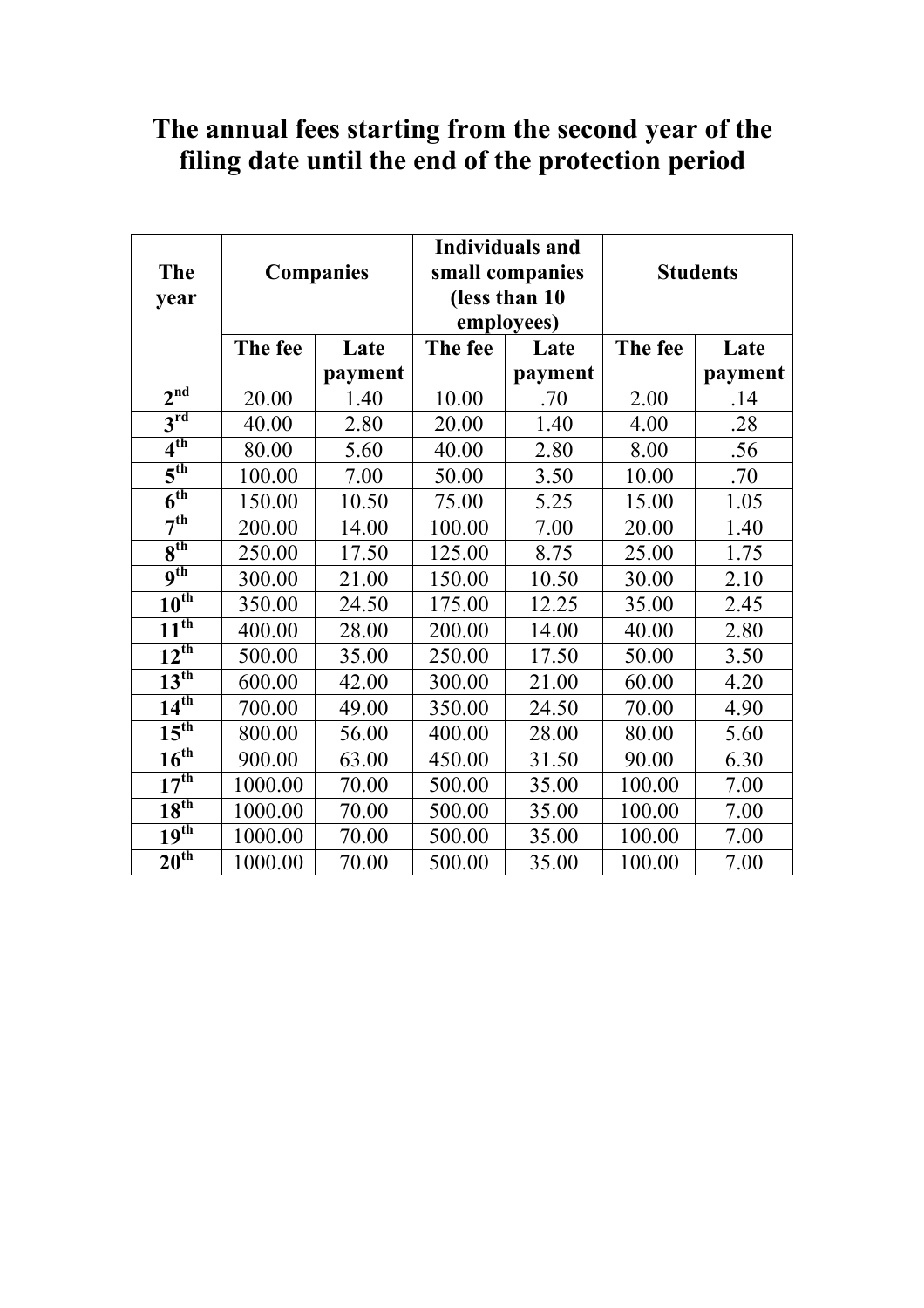## **The expenses of the experts and the examination fees for the national patent application**

| The applicant                     | The expenses of the experts and<br>the examination fees |
|-----------------------------------|---------------------------------------------------------|
| Student                           | Free                                                    |
| Individual                        | LE 150.00                                               |
| Educational and search enterprise | LE 300.00                                               |
| Company (less than 10 employees)  | LE 500.00                                               |
| Company                           | LE 2000                                                 |